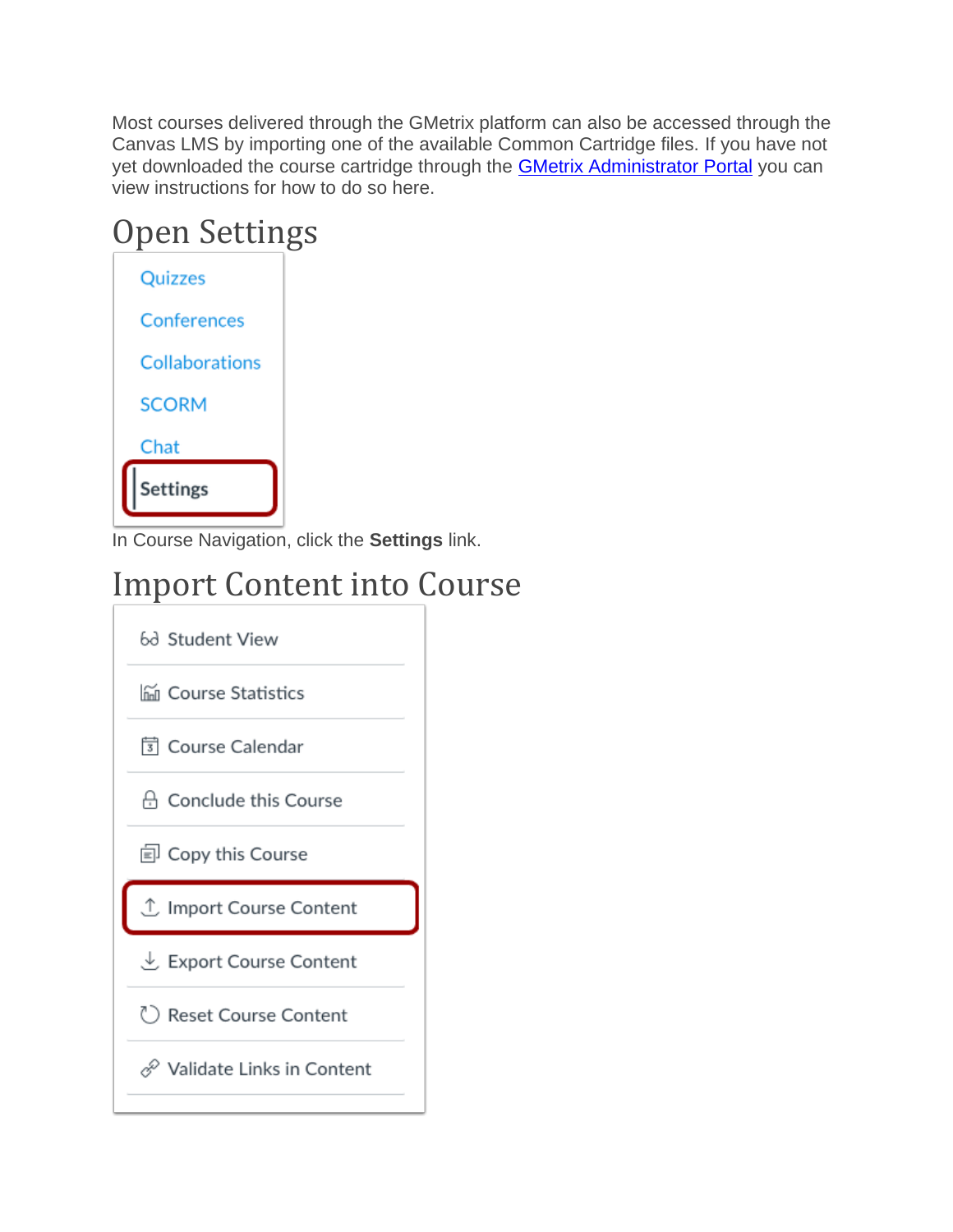Click the **Import Course Content** link.

| <b>Select Content Type</b> |                                                               |
|----------------------------|---------------------------------------------------------------|
| Import Content             |                                                               |
|                            | <b>Content Type</b> Common Cartridge 1.x Package $\triangleq$ |

In the Content Type drop-down menu, select the **Common Cartridge 1.x Package** option.

#### Choose File

| Import Content      |                                          |
|---------------------|------------------------------------------|
| <b>Content Type</b> | Common Cartridge 1.x Package $\clubsuit$ |
| Source              | Choose File No file chosen               |

Click the **Choose File** button.

#### Open File

| <b>Open</b>   |                        |                                                    |        |                  |                   |                   |                                         | $\times$            |
|---------------|------------------------|----------------------------------------------------|--------|------------------|-------------------|-------------------|-----------------------------------------|---------------------|
|               | 个<br>$\checkmark$<br>→ | This PC > Documents > Course Cartridges > LearnKey |        |                  | $\checkmark$      | $\mathcal{C}$     | Search LearnKey<br>$\mathcal{L}$        |                     |
| Organize $-$  |                        | New folder                                         |        |                  |                   |                   | 目、                                      | ш<br>$\overline{2}$ |
|               | Name                   | $\widehat{\phantom{a}}$                            | Status | Date modified    | Type              | Size              |                                         |                     |
|               |                        | Adobe Premiere Pro 2018.imscc                      | ۰      | 4/7/2022 8:51 AM | <b>IMSCC File</b> | 493 KB            |                                         |                     |
| $>$           |                        |                                                    |        |                  |                   |                   |                                         |                     |
| $\rightarrow$ |                        |                                                    |        |                  |                   |                   |                                         |                     |
| $\rightarrow$ |                        |                                                    |        |                  |                   |                   |                                         |                     |
|               |                        |                                                    |        |                  |                   |                   |                                         |                     |
|               |                        |                                                    |        |                  |                   |                   |                                         |                     |
|               |                        |                                                    |        |                  |                   |                   |                                         |                     |
|               |                        |                                                    |        |                  |                   |                   |                                         |                     |
|               |                        |                                                    |        |                  |                   |                   |                                         |                     |
|               |                        | File name:                                         |        |                  |                   | $\checkmark$      | Custom Files (*.zip;*.imscc;*.ml $\vee$ |                     |
|               |                        |                                                    |        |                  |                   | $\left( 2\right)$ | Open                                    | Cancel<br>ai.       |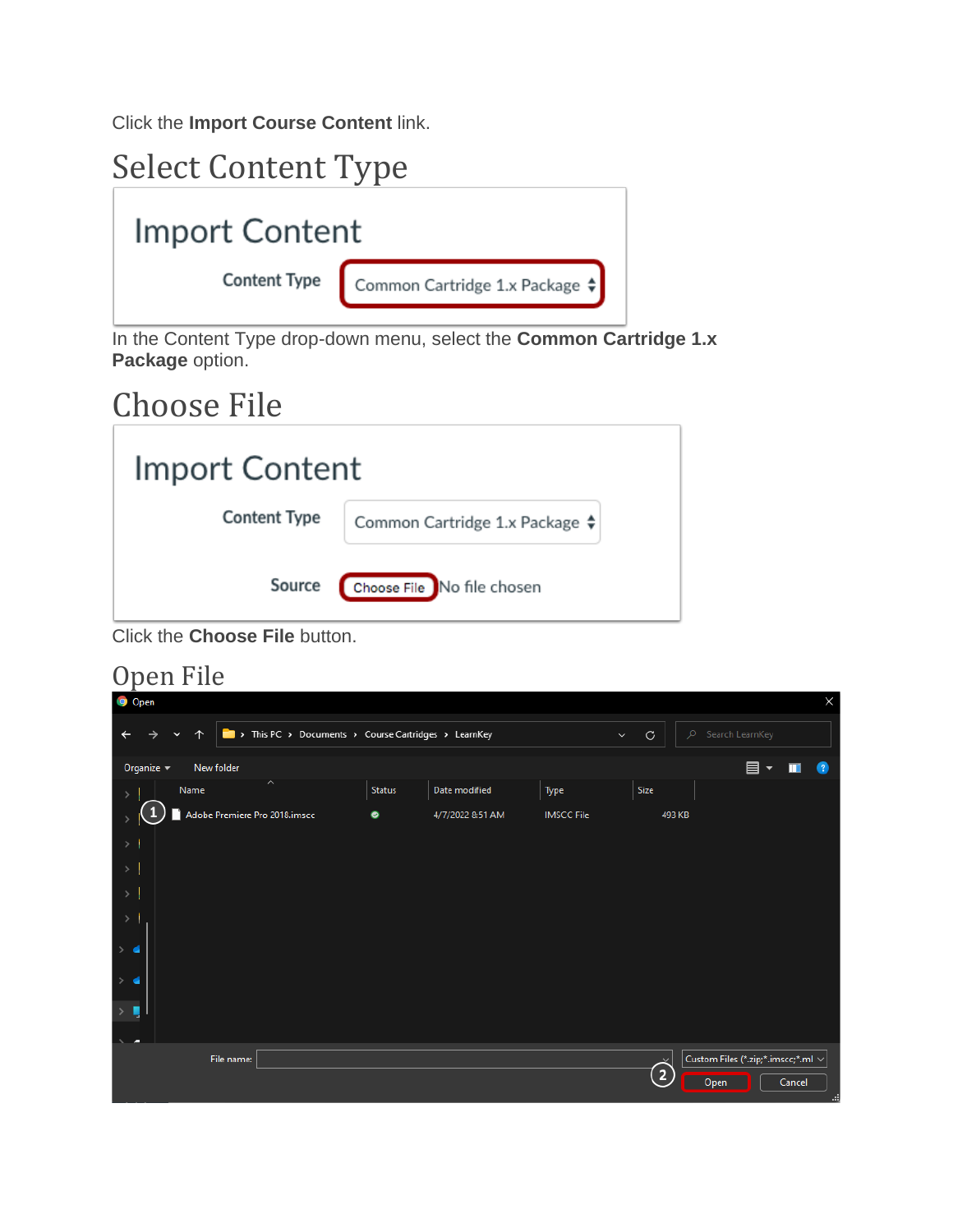Find and click the Common Cartridge ZIP or IMSCC file you want to import [1]. Then click the **Open** button [2].

## Select Question Bank

**Default Question bank** 

Select question bank

In the **Default Question bank** drop-down menu, select the Question bank you want to use for your question bank from Common Cartridge.

#### Create Question Bank



If you do not have a question bank you want to use, you can [create a new question](https://community.canvaslms.com/t5/Instructor-Guide/How-do-I-create-a-question-bank-in-a-course/ta-p/1228)  [bank.](https://community.canvaslms.com/t5/Instructor-Guide/How-do-I-create-a-question-bank-in-a-course/ta-p/1228) In the drop-down menu, select the **Create new question bank** option.

#### Select Migration Content



To import all content from the course, select the **All Content** radio button [1].

If you want to [select specific content,](https://community.canvaslms.com/t5/Instructor-Guide/How-do-I-select-specific-content-as-part-of-a-course-import/ta-p/1091) click the **Select specific content** radio button [2].

**Note:** If you select the specific content option, you are required to select the content you want to import after you review the remaining page options. After you start importing the content, the import selection cannot be canceled.

#### Overwrite Assessment Content Options  $\Box$  Import existing quizzes as New Quizzes  $\Box$  $\vee$  Overwrite assessment content with matching IDs  $\Box$  Adjust events and due dates

To overwrite the assessment content with matching IDs, click the **Overwrite assessment content with match IDs** checkbox. If you are importing a course that you have already previously imported it is recommended that you select this option to avoid having duplicate resources created.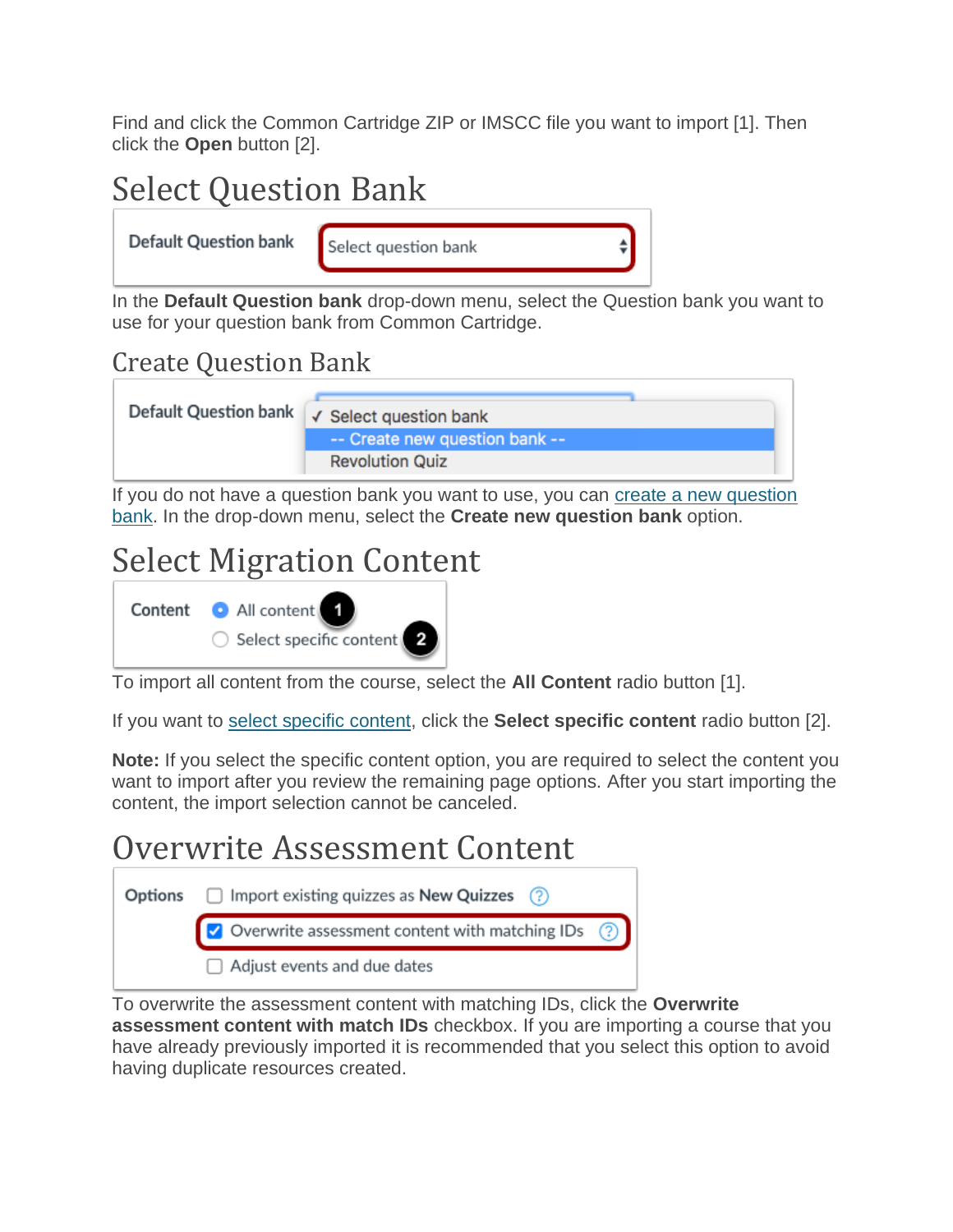

If you want to [adjust the due dates](https://community.canvaslms.com/t5/Instructor-Guide/How-do-I-adjust-events-and-due-dates-in-a-course-import/ta-p/1090) associated with the course events and assignments, click the **Adjust events and due dates** checkbox.

#### View Content Import Warning Message

Importing the same course content more than once will overwrite any existing content in the course.

When importing content, a message displays explaining that importing the same course content or export package more than once overwrites any existing content in the course.

#### Import Course

T

| -         | Cancel<br>Import | 2   |
|-----------|------------------|-----|
| Uploading |                  | 71% |

A progress indicator displays the upload status by percentage [2].

# View Current Jobs

| <b>Current Jobs</b> |                              |                                 |                              |                       |  |
|---------------------|------------------------------|---------------------------------|------------------------------|-----------------------|--|
| Common Cartridge    | $2-$<br>export+%281%29.imscc | Sep 18 at<br>3:33 <sub>pm</sub> | <b>Running</b>               |                       |  |
| Common Cartridge    | open-demo-<br>export.imscc   | Sep 18 at<br>3:32 <sub>pm</sub> | <b>Waiting for Selection</b> | <b>Select Content</b> |  |

The Current Jobs section displays the status of your import. Running reports display a progress bar indicating the time remaining to complete the import [1].

Click the **Import** button [1].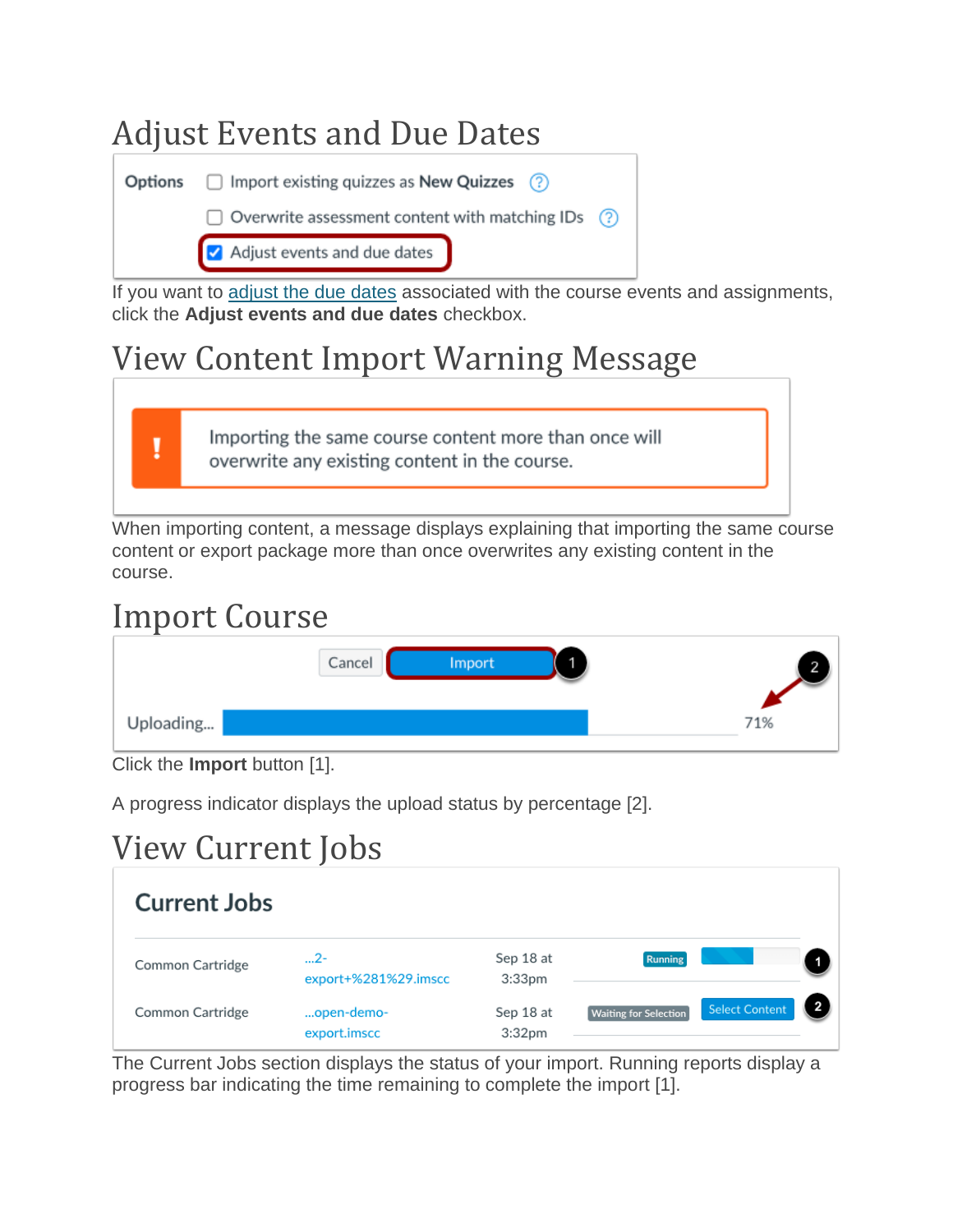If you chose to select specific content in your course, the current job will show as Waiting for Select [2], which means you must [select the content you want to import.](https://community.canvaslms.com/t5/Instructor-Guide/How-do-I-select-specific-content-as-part-of-a-course-import/ta-p/1091)

The import may also display other status indicators as part of the import process. Learn more about [course import statuses.](https://community.canvaslms.com/t5/Instructor-Guide/How-do-I-view-the-status-of-current-and-prior-course-imports/ta-p/1077)

View the content from any completed imports by accessing any link in Course **Navigation** 

#### Configure Security Parameters

If you opted not to include your consumer key and secret during the cartridge generation process, you will receive an Issue message after the import job is complete indicating that the security parameters for the tool needs to be set.

#### **Current Jobs**



This means you will need to configure your consumer key and secret before resources from the course will launch correctly. To do so, navigate to the **Apps** tab in the **Settings**  menu and then select **View App Configurations**.

| Home                       |   | <b>Course Details</b><br><b>Feature Options</b><br>Sections<br>Naviga <sup>®</sup><br>Integrations<br>Apps                                                                                            |                                |
|----------------------------|---|-------------------------------------------------------------------------------------------------------------------------------------------------------------------------------------------------------|--------------------------------|
| Announcements <sup>®</sup> |   |                                                                                                                                                                                                       |                                |
| Assignments                | Ø | <b>External Apps</b>                                                                                                                                                                                  | <b>View App Configurations</b> |
| <b>Discussions</b>         |   | Apps are an easy way to add new features to Canvas. They can be added to individual courses, or to all courses in an account. Once configured, you can link to them through course modules and create |                                |
| Grades                     |   | assignments for assessment tools.<br>See some LTI tools that work great with Canvas.                                                                                                                  |                                |
| People                     |   |                                                                                                                                                                                                       |                                |
| Pages                      | Ø | Not Installed<br>Installed                                                                                                                                                                            | Filter by name                 |
| <b>Eiler</b>               |   |                                                                                                                                                                                                       |                                |

Locate the course you imported under the **External Apps** section and select **Edit**. In the example below, the course imported was LearnKey's Illustrator 2021 course.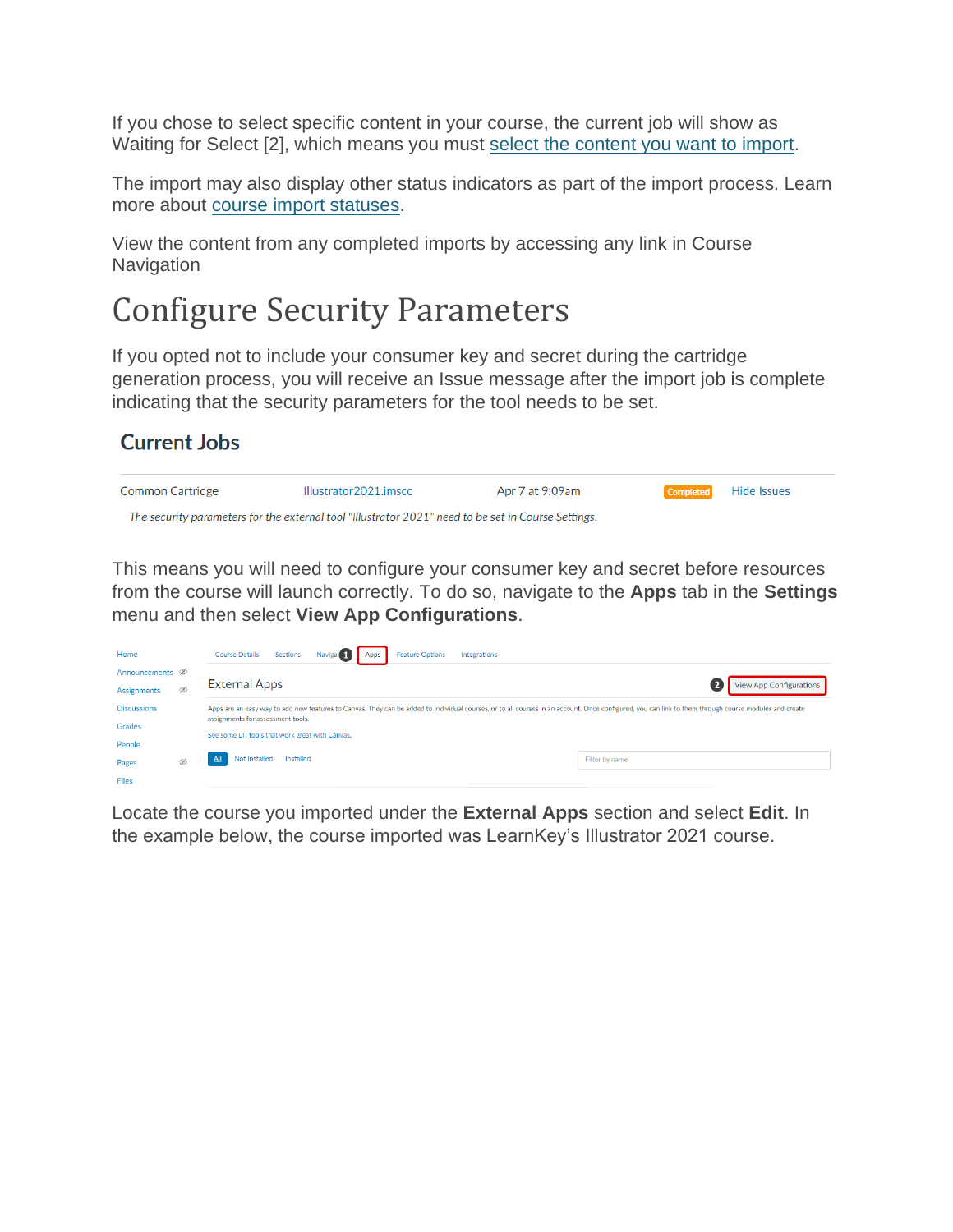|   | <b>External Apps</b><br>$+$ App                                                                                                                                                                                                            | <b>View App Center</b>       |
|---|--------------------------------------------------------------------------------------------------------------------------------------------------------------------------------------------------------------------------------------------|------------------------------|
|   | Apps are an easy way to add new features to Canvas. They can be added to individual courses, or to all courses in an account. Once configured, you can link to them through<br>course modules and create assignments for assessment tools. |                              |
|   | See some LTI tools that work great with Canvas.                                                                                                                                                                                            |                              |
|   | <b>Name</b>                                                                                                                                                                                                                                |                              |
| А | <b>Canvas Commons</b>                                                                                                                                                                                                                      | $\circled{v}$                |
| А | Google Hangouts Meet LTI                                                                                                                                                                                                                   | $\odot$                      |
|   | Illustrator 2021                                                                                                                                                                                                                           | ®ু ▼                         |
| А | <b>Microsoft Teams Meetings</b>                                                                                                                                                                                                            | <b>Sedit</b>                 |
| А | <b>New Analytics</b>                                                                                                                                                                                                                       | $(i)$ Placements<br>而 Delete |
|   | Quizzes 2                                                                                                                                                                                                                                  | $\omega$                     |
| А | Roll call                                                                                                                                                                                                                                  | $\circled{v}$                |

You will need to obtain your Consumer Key and Shared Secret from the LTI resources page in the GMetrix Administrator Portal. Consult this article for more information on [how to obtain your key and secret.](https://support.gmetrix.net/support/solutions/articles/67000692201-how-to-create-your-key-and-secret) Note that by default, the value for Consumer Key will be "fake" and the value for Shared Secret will be "[Unchanged]".